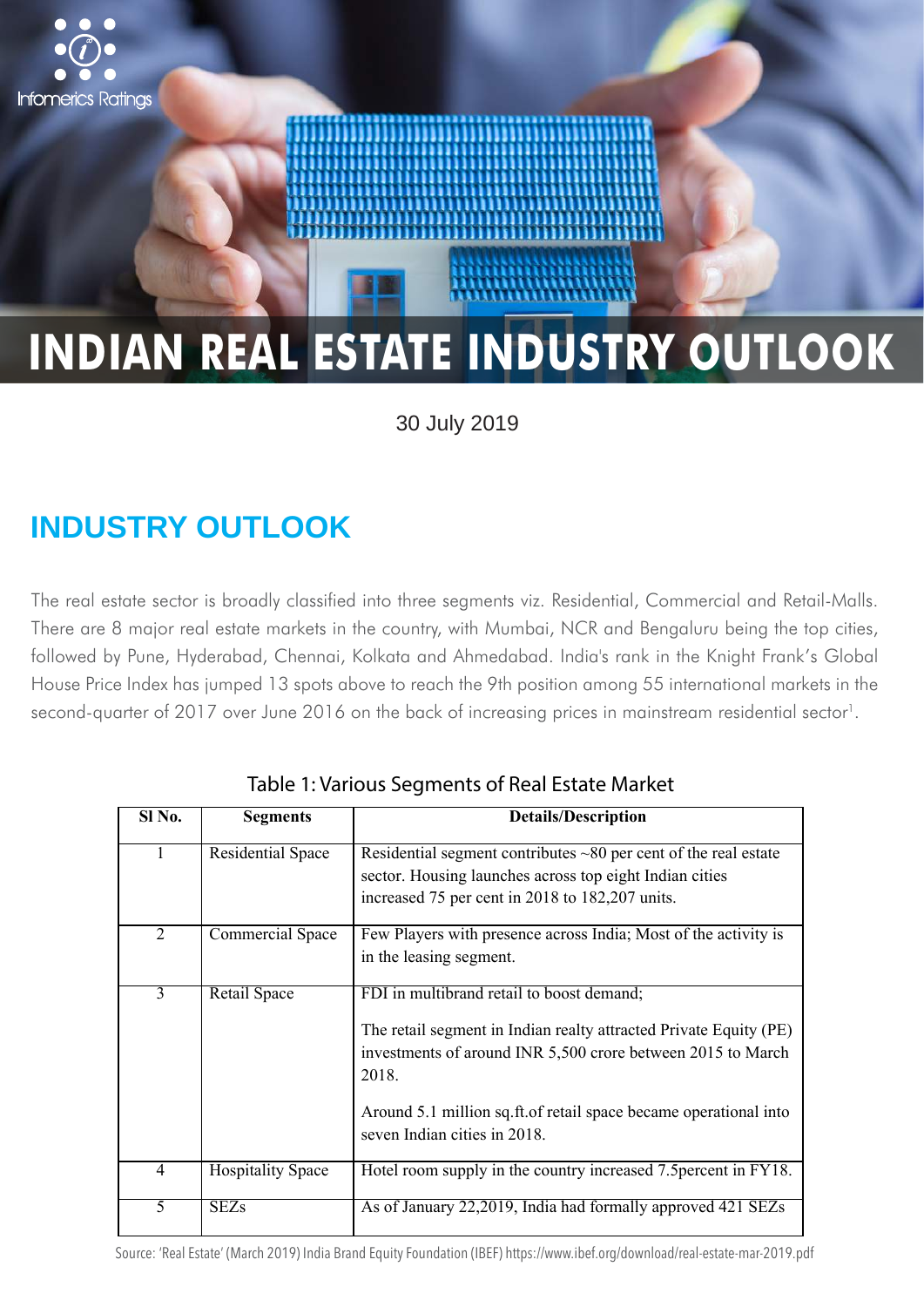## **MARKET SIZE**

Real estate sector in India is expected to reach a market size of US\$ 1 trillion by 2030 from US\$ 120 billion in 2017 and contribute 13 per cent of the country's GDP by 2025. Retail, hospitality and commercial real estate are also growing significantly, providing the much-needed infrastructure for India's growing needs.

Sectors such as IT and ITeS, retail, consulting and e-commerce have registered high demand for office space in recent times. Commercial office stock in India is expected to cross 600 million square feet by 2018 end while office space leasing in the top eight cities is expected to cross 100 million square feet during 2018-20. Co-working space across top seven cities has increased sharply in 2018 (up to September), reaching 3.44 million square feet, compared to 1.11 million square feet for the same period in 2017.



\*Note: values for 2025 and 2030 are estimated values.

Source: 'Real Estate' (March 2019) India Brand Equity Foundation (IBEF) https://www.ibef.org/download/real-estate-mar-2019.pdf

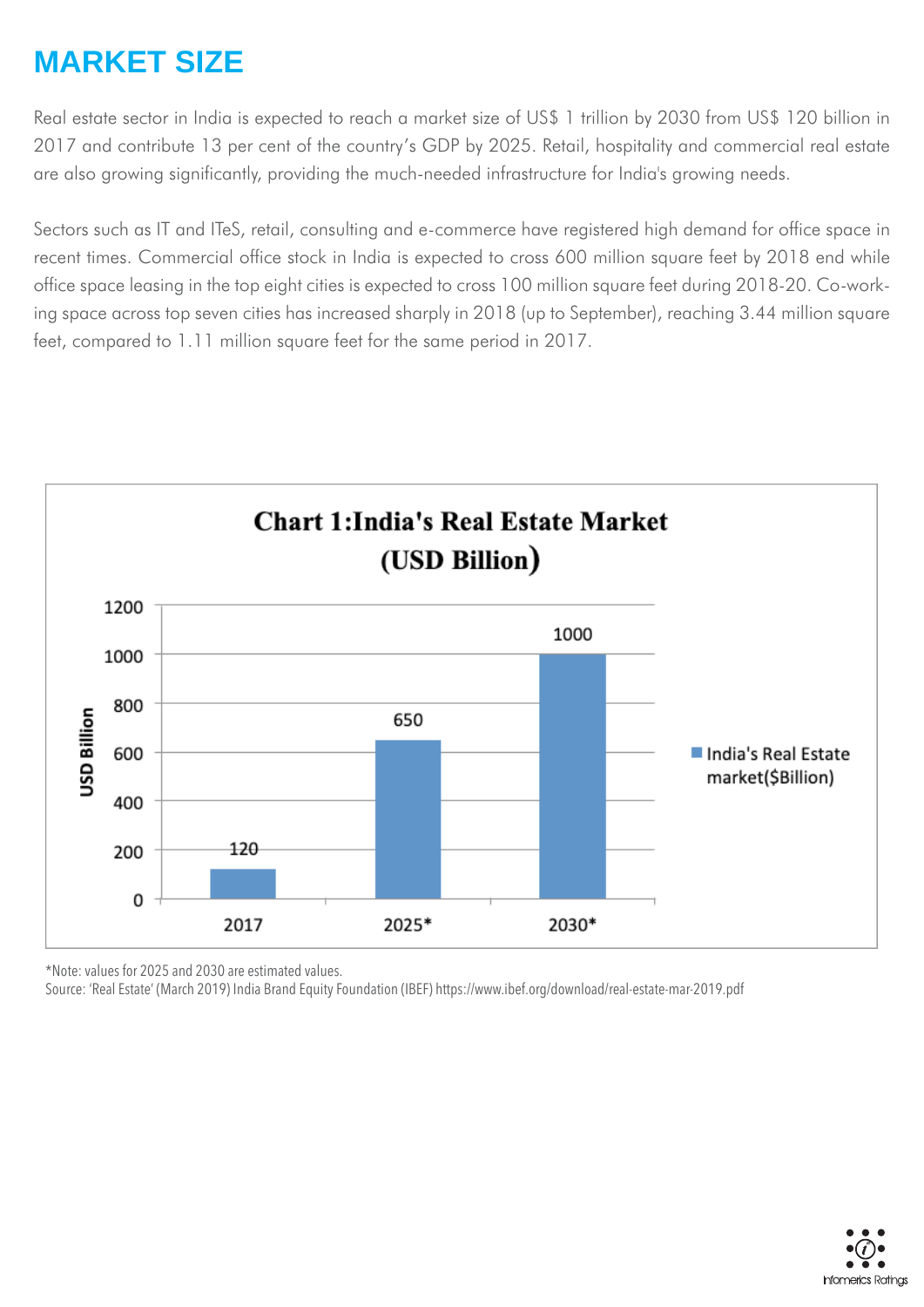# **GOVERNMENT INITIATIVES**

• Under the Pradhan Mantri Awas Yojana (PMAY) Urban, more than 6.85 million houses have been sanctioned up to December 2018.

• In February 2018, creation of National Urban Housing Fund was approved with an outlay of Rs 60,000 crore (US\$ 9.27 billion).

• In the Union Budget 2019-20,the Government of India has extended benefits under Section 80-IBA of the Income Tax Act till March31,2020 to promote affordable housing in India2.

• Real Estate Investment Trusts(REITs) in non-residential segment and Infrastructure Investment Trusts. REIT will open channels for both commercial and infrastructure sector. In March 2019, Embassy Office Parks India's first REIT, went public<sup>3</sup>.

• The Union Budget 2019-20 provided the following incentives for the real estate sector<sup>4</sup>.

• Deduction of interest for affordable housing: In order to incentivize purchase of affordable house, it is proposed to provide a deduction upto Rs. 1,50,000 for interest paid on loan taken for purchase of residential house having value upto Rs. 45 lakh. This shall be in addition to the existing interest deduction of Rs. 2 lakh.

• Alignment of definition of affordable housing with GST Acts: In order to align the definition of affordable housing in the Income-tax Act with the GST Acts, it is proposed to increase the limit of carpet area from 30 square meters to 60 square meters in Metropolitan regions and from 60 square meters to 90 square meters in nonmetropolitan regions. It is also proposed to provide the limit on cost of the house at Rs. 45 lakh in line with the definition in the GST Acts.

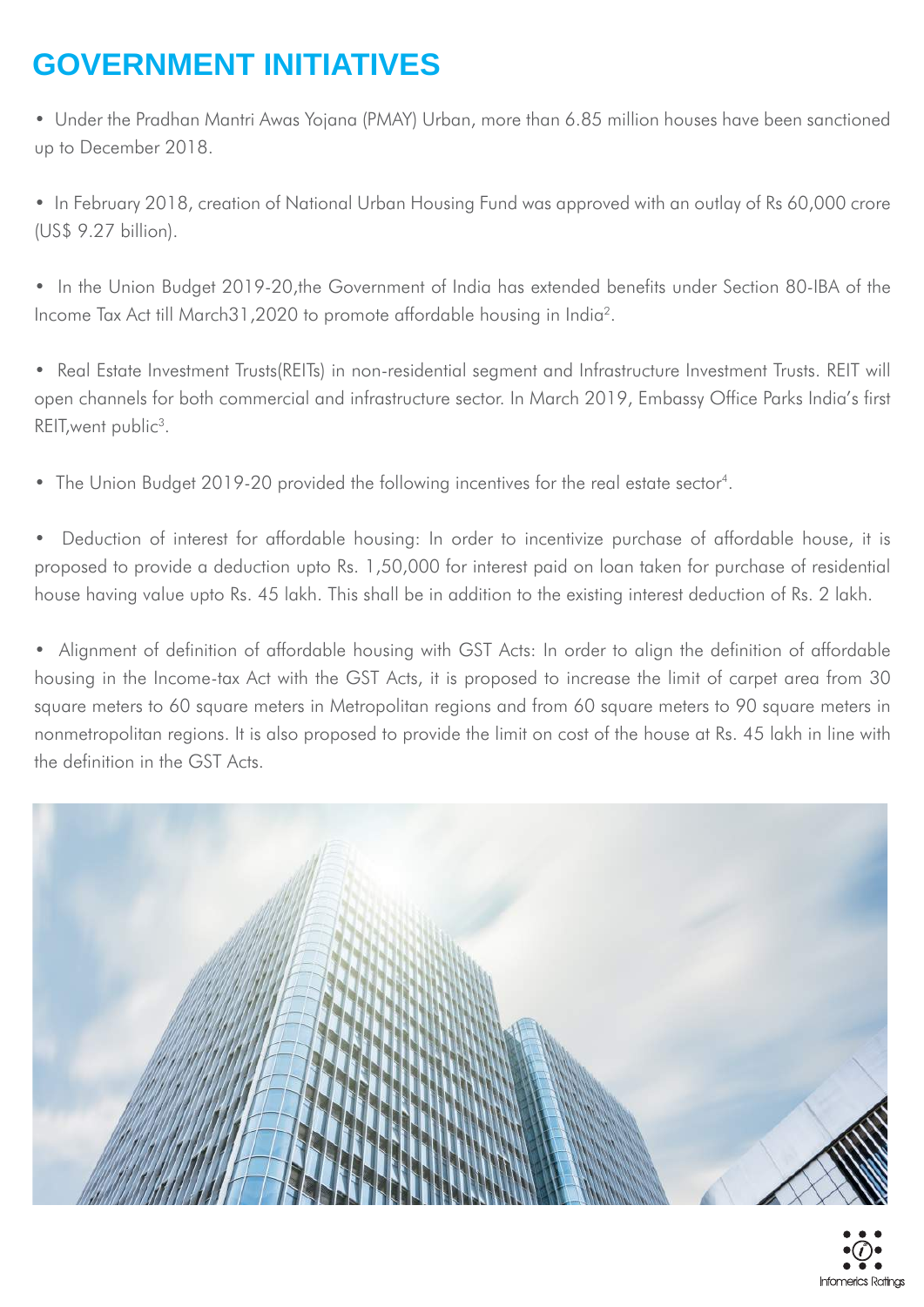## **GROWTH DRIVERS**

• Demand for residential properties has surged due to increased urbanisation and rising household income. Indian government's smart city projects (100 smart cities to be built by 2020)<sup>5</sup>.

• India is among the top 10 price appreciating housing markets internationally. Growing requirements of space from sectors such as education and healthcare, e-commerce and logistics also giving thrust to the industry.

• Warehousing space in top eight Indian cities increased 22 per cent y-o-y in 2018 to 169 mn sq. ft. Investments of Rs 50,000 crore (US\$ 7.76 billion) are expected in India's warehousing between 2018-20.

• The government has allowed FDI of up to 100 per cent for townships and settlements development projects. Under the Housing For All Scheme, 60 million houses are to be built which include 40 million in rural areas and 20 million in urban area by 2022. Significant increase in real estate activity in cities like Indore, Raipur, Ahmedabad, Jaipur and other 2-tier cities; this has opened new avenues of growth for the sector.



Source: Compiled from IBEF (March 2019)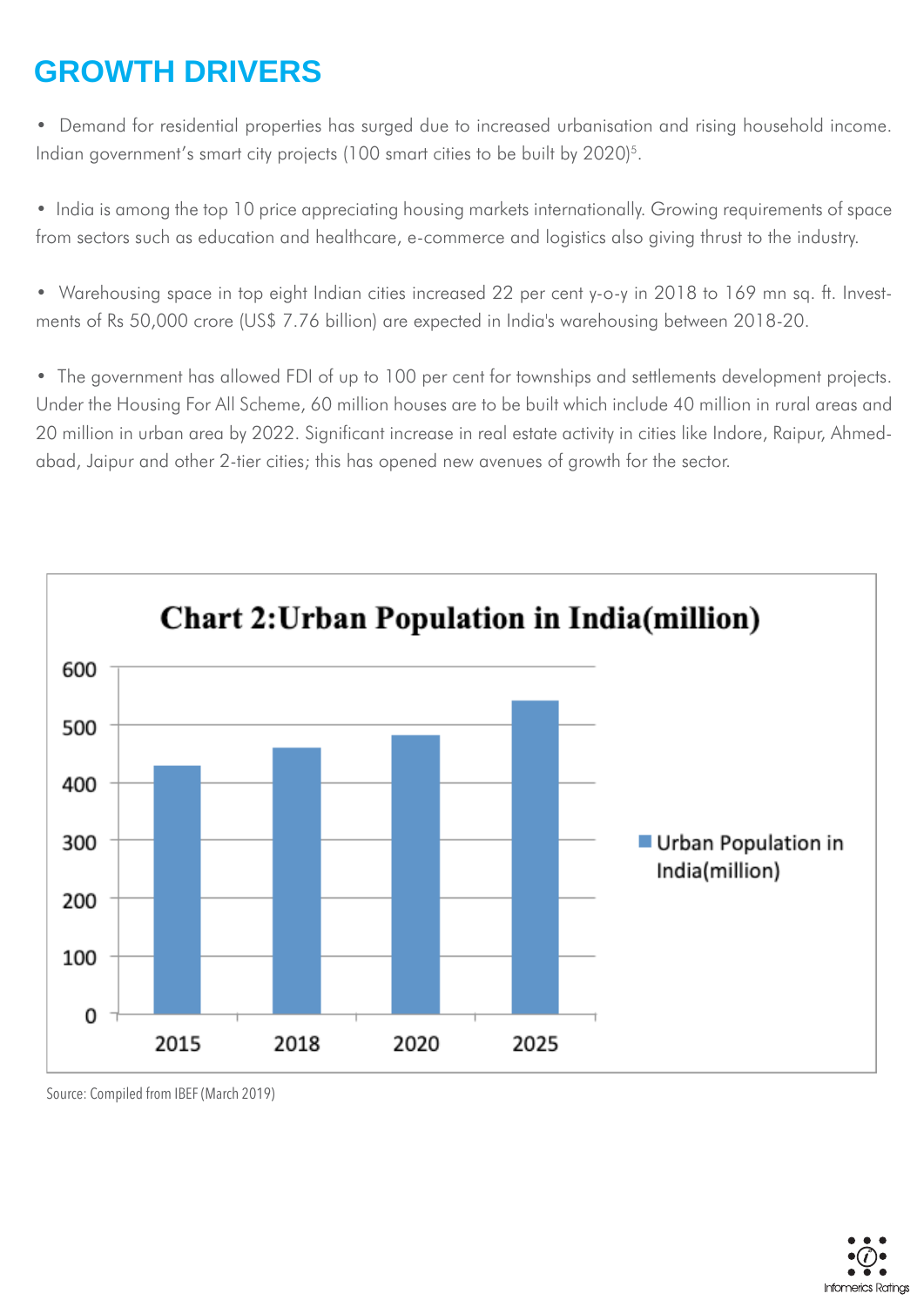| Scenario              | A localised, fragmented market presents opportunities for<br>consolidation with only few large, pan-India players such as<br>DLF. |  |
|-----------------------|-----------------------------------------------------------------------------------------------------------------------------------|--|
|                       | More foreign players might enter the market as FDI norms<br>have eased.                                                           |  |
|                       |                                                                                                                                   |  |
| <b>Key Drivers</b>    | Rapid Urbanization                                                                                                                |  |
|                       | Population Growth                                                                                                                 |  |
|                       | Increase in nuclear families                                                                                                      |  |
|                       | Easy availability of finance                                                                                                      |  |
|                       | Repatriation of NRIs and HNIs                                                                                                     |  |
|                       | Rise in disposable income                                                                                                         |  |
| <b>Notable Trends</b> | National Capital Region (NCR) is expected to generate                                                                             |  |
|                       | maximum demand in MIG and HIG category followed by<br>Bengaluru.                                                                  |  |
|                       |                                                                                                                                   |  |
|                       | Developers are focusing on affordable and mid-range<br>categories to meet increasing demand.                                      |  |



Source: Compiled from IBEF (March 2019)

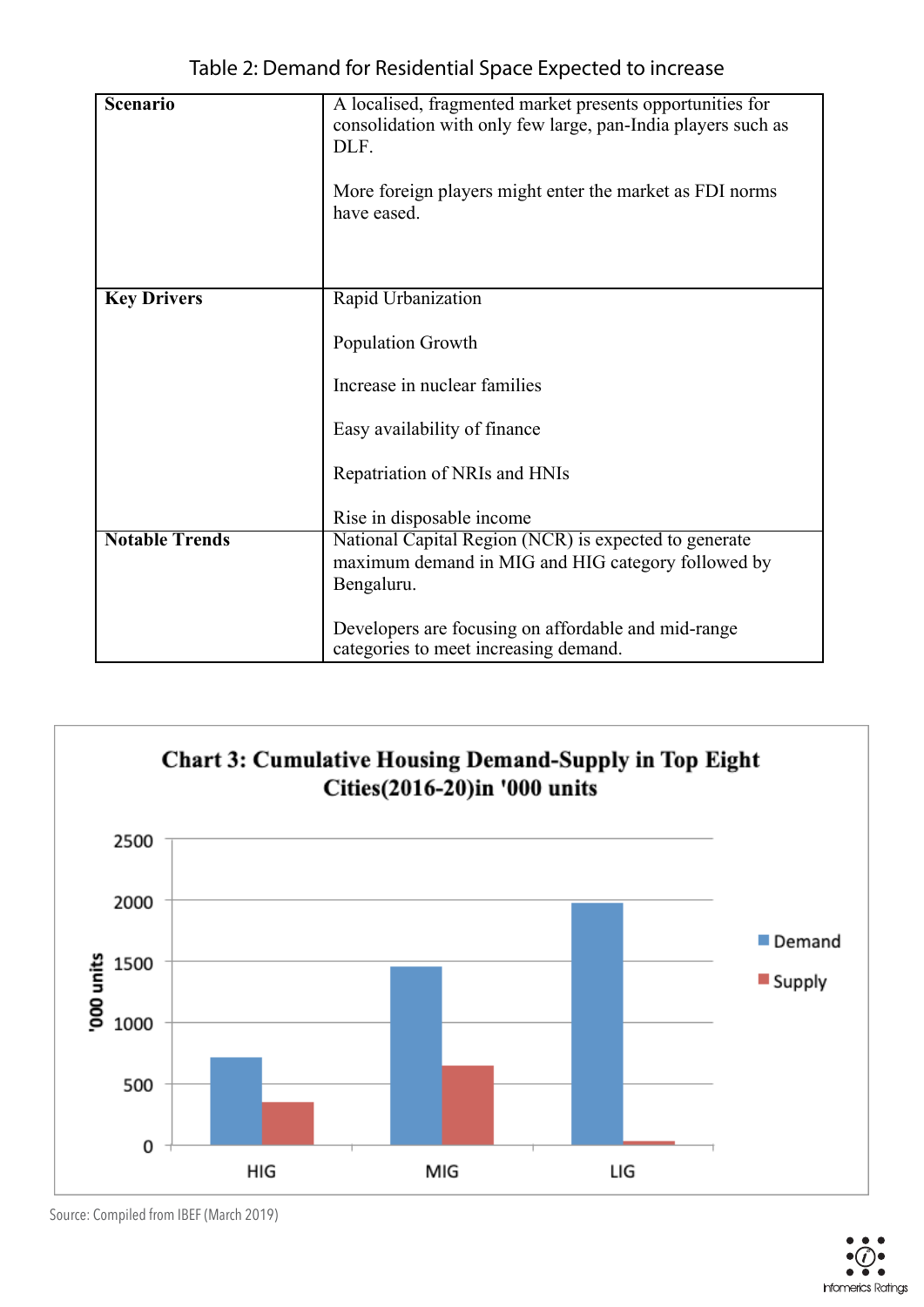| <b>Scenario</b>       | Few large developers with a pan-India presence dominate the<br>market.<br>Operating model has shifted from sales to a lease and<br>maintenance                                                          |
|-----------------------|---------------------------------------------------------------------------------------------------------------------------------------------------------------------------------------------------------|
| <b>Key Drivers</b>    | Rapid growth in services sectors: IT/ITeS, BFSI and<br>Telecom.<br>Rising demand from MNCs.<br>Demand for office space in Tier-II cities.                                                               |
| <b>Notable Trends</b> | Co-working space across top seven cities has increased<br>sharply in 2018 (up to September), reaching 3.44 million<br>square feet, compared to 1.11 million square feet for the same<br>period in 2017. |

# **OFFICE MARKET OVERVIEW**

Office market has been driven mostly by growth in ITeS/IT,BFSI, consulting and manufacturing. Moreover, many new companies are planning a foray into Indian markets due to huge potential and recently relaxed FDI norms. Grade A office space absorption is expected to cross 600 million square feet by 2022, with Delhi-NCR contributing to most of its demand. Gross office absorption in top Indian cities has increased 26 per cent year-on-year to 36.4 million square feet during January – September 2018.

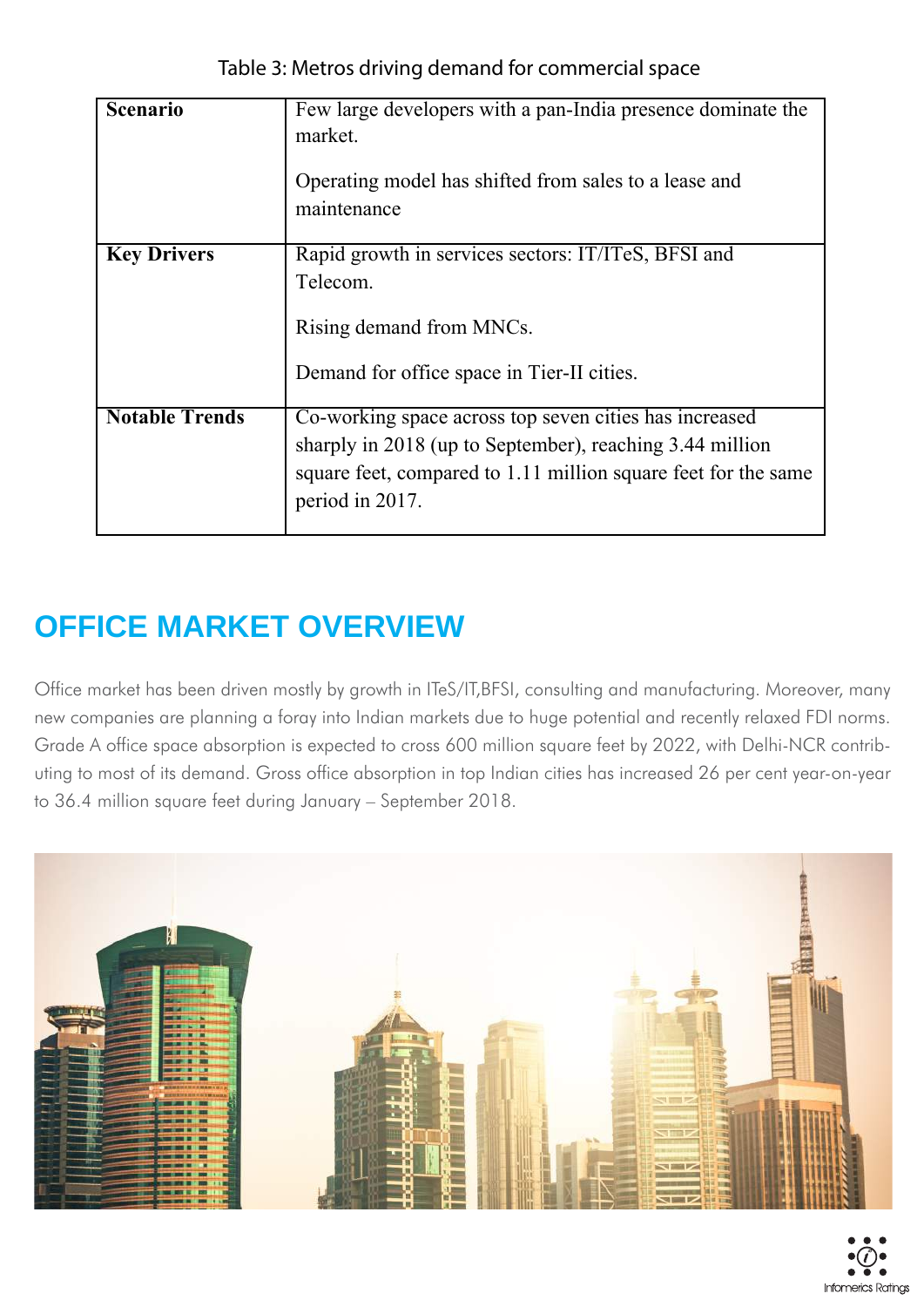

Source: 'Real Estate' (March 2019) India Brand Equity Foundation (IBEF) https://www.ibef.org/download/real-estate-mar-2019.pdf

| <b>Items</b>   | 2018             | <b>Per Cent</b> | 2019            | <b>Per Cent</b> |
|----------------|------------------|-----------------|-----------------|-----------------|
|                | (million sq ft)  | Growth          | (million sq ft) | Growth          |
|                |                  | (year on year)  |                 | (year on year)  |
| Net Absorption | 33.3             | 16%             | 37.4            | 12%             |
| New Completion | 38               | 41%             | 43.6            | 15%             |
| Vacancy        | $\overline{4\%}$ |                 | 14%             |                 |

Source: JLL, REIS Estimate

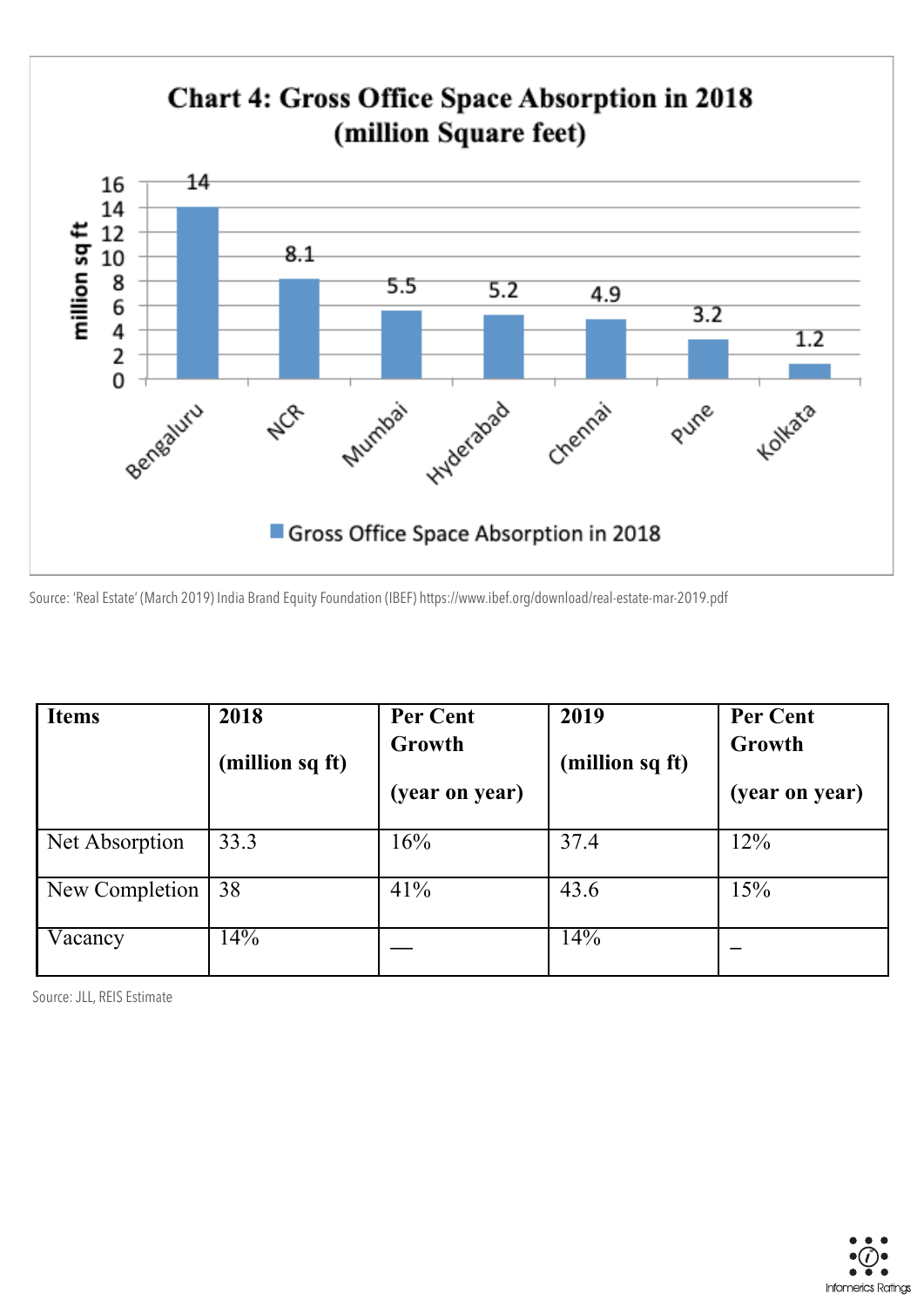The office market exhibited healthy growth of 16% in 2018 with net absorption estimated to cross 33 mn sq ft during the year. This trend is likely to continue, with net absorption expected to surpass 37 mn sq ft by the end of 2019. As focus gradually shifts to the development of modern offices that meet the aspirations of new age occupiers, the market will see more such supply in the coming quarters. Hence, there will be a change in the proportion of Grade A stock in the decentralized markets. This would result in the emergence of alternate Central Business Districts (CBDs) in and around cities. Bengaluru dominated the net take up in office spaces followed by Mumbai and Delhi/NCR. These three markets accounted for 66% of the demand in office spaces across the top seven cities in the country. A significant change in occupier trends has been witnessed with a marked increase in the collective take up of co-working spaces. The share of co-working spaces in total office leasing increased to 10% in 2018 from 5% in 2017. With more supply likely to come in the near future, leasing activity is expected to intensify in 2019. In addition to the strong demand from start-ups and SMEs, large mainstream corporates are also actively looking at these new age office spaces.

# **RETAIL SPACE LIKELY TO SEE GROWTH**

At present, Retail accounts for a small portion of the real estate market. However, the growing consumerism, growth of organized retail sector in India, entry of MNC retailers is important growth drivers. Around 32 new malls with area of 13.5 million square feet are expected to start operations in 2019. Mumbai, National Capital Region (NCR), Bengaluru, Kolkata witnessed highest growth in retail real estate during 2018.



Source: 'Real Estate' (March 2019) India Brand Equity Foundation (IBEF) https://www.ibef.org/download/real-estate-mar-2019.pdf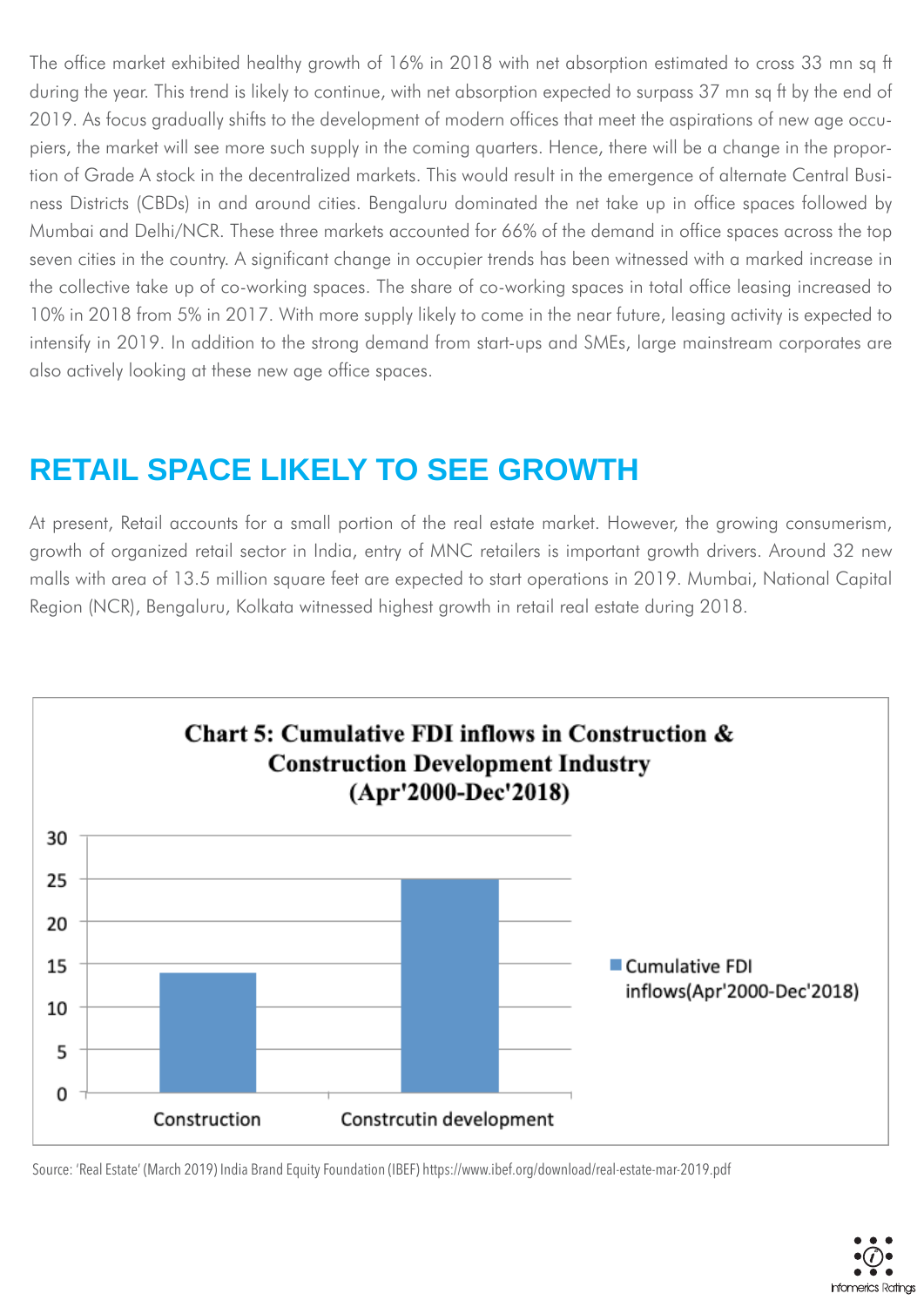# **INVESTMENTS/DEVELOPMENTS**

The Indian real estate sector has witnessed high growth in recent times with the rise in demand for office as well as residential spaces. Between 2009-18\*, Indian real estate sector attracted institutional investments worth US\$ 30 billion. Private Equity and Venture Capital investments in the sector reached US\$ 4.47 billion in 2018 and US\$ 546 million in Jan-Feb 2019.

According to data released by Department of Industrial Policy and Promotion (DIPP), the construction development sector in India has received Foreign Direct Investment (FDI) equity inflows to the tune of US\$ 24.91 billion in the period April 2000-December 2018.

Some of the major investments and developments in this sector are as follows:

- Housing launches across top eight Indian cities increased 75 per cent in 2018 to 182,207 units.
- In March 2019, Embassy Office Parks, India's first real estate investment trust (REIT) went public.
- Warehousing space in top eight Indian cities increased 22 per cent y-o-y in 2018 to 169 mn sq. ft.
- Around 5.1 million sq. ft. of retail space became operational in top seven Indian cities in 2018.

• In May 2018, Blackstone Group acquired One Indiabulls in Chennai from Indiabulls Real Estate for around Rs 900 crore (US\$ 136.9 million).

• In February 2018, DLF bought 11.76 acres of land for Rs 15 billion (US\$ 231.7 million) for its expansion in Gurugram, Haryana.



\*Up to February 2019.

PE: Private Equity; VC: Venture Capital Source: India Brand Equity Foundation report on Real Estate(March 2019).

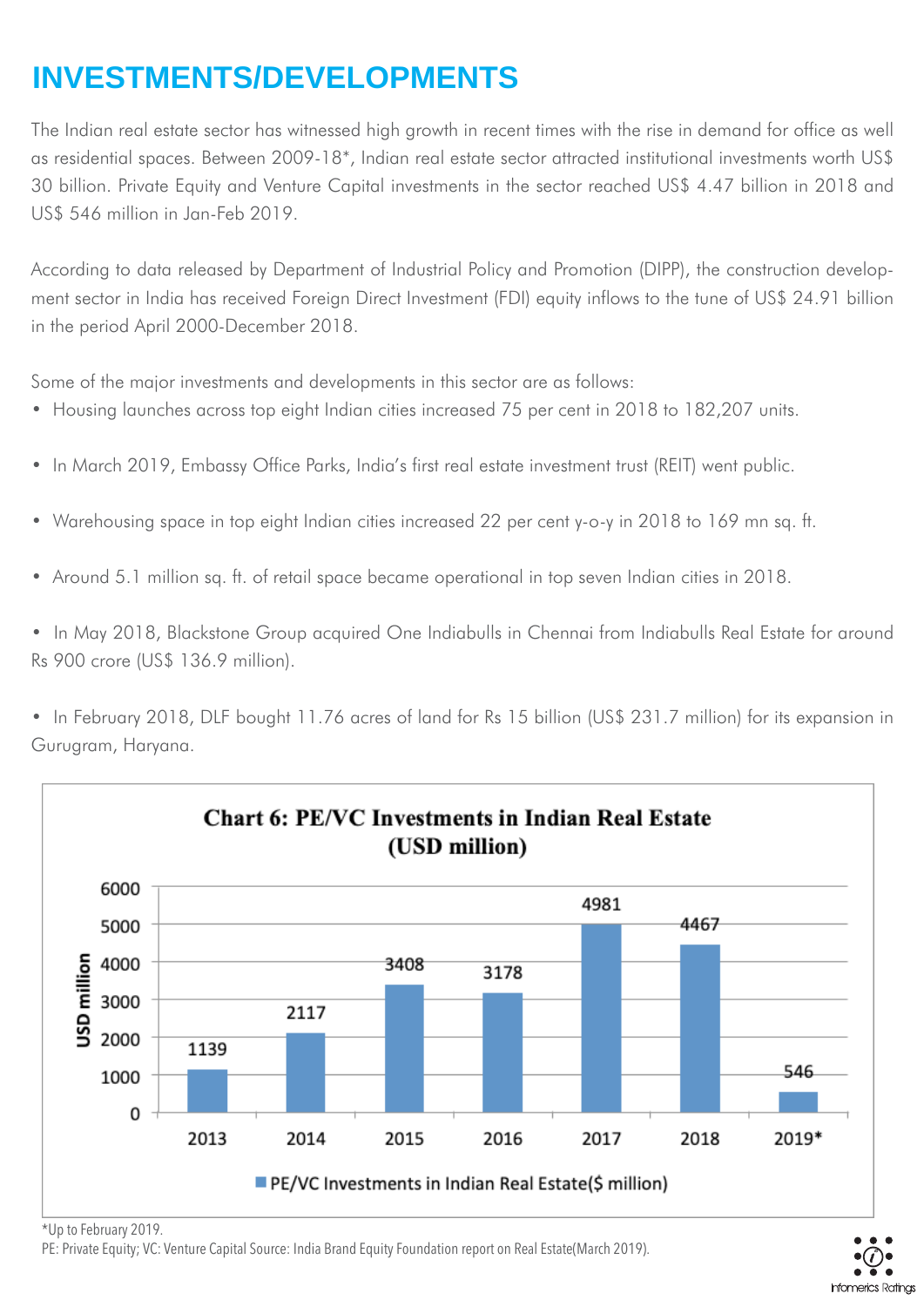Between 2009-18<sup>6</sup>, Indian real estate sector attracted institutional investments worth US\$ 30 billion. Private Equity and Venture Capital investments in the sector reached US\$ 4.47 billion in 2018. In 2018, Indospace raised US\$ 1.2 billion to build logistics parks, the largest investment during the year.



Source: India Brand Equity Foundation report on Real Estate(March 2019).

| Table 4: Top Deals in H1 2019 (USD million) |  |  |
|---------------------------------------------|--|--|
|---------------------------------------------|--|--|

| Investor             | <b>Investee</b>     | <b>Deal Value</b> | <b>City</b>            | <b>Sector</b> |
|----------------------|---------------------|-------------------|------------------------|---------------|
| <b>Warbug Pincus</b> | <b>Runwal Group</b> | 1,000             | <b>Multiple Cities</b> | Retail        |
| Kotak<br>Investment  | Divyasree           | 400               | <b>Multiple Cities</b> | Office        |
| <b>Blackstone</b>    | Radius              | 330               | Mumbai                 | Office        |

Source: Colliers International

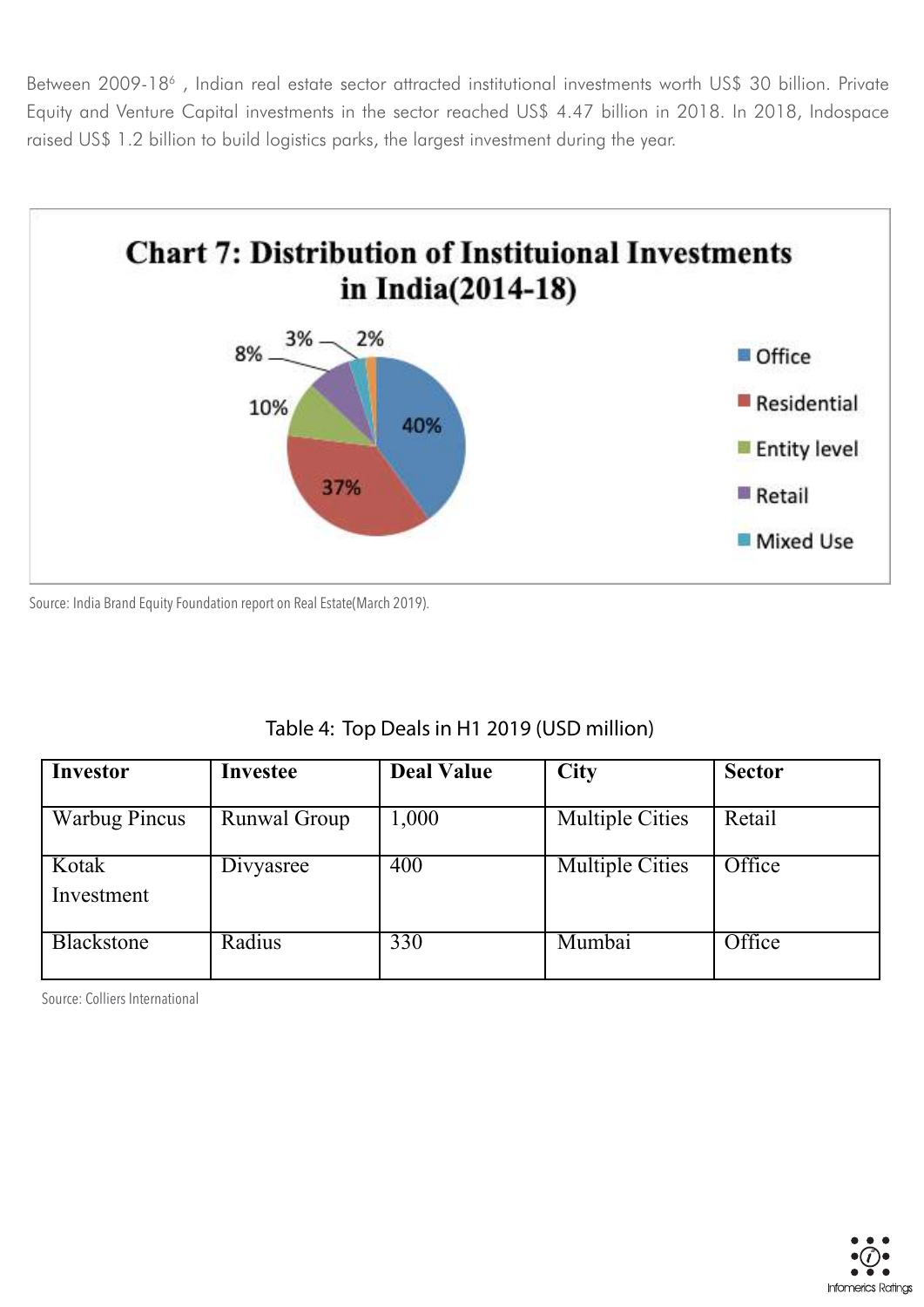Foreign funds remain active in the real estate market, with inflows from such investors rising 28 per cent in H1 2019. While foreign funds continue to be active in the commercial office space, they are also investing into the logistics sector. Some recent funds in this space include Logos, Morgan Stanley and the Warburg Pincus-backed developer e-Shang Redwood. Mumbai, India's financial capital, accounted for 27% of total inflows, garnering roughly USD 1.05 billion (INR7,288 crore) of investments. Most of those investments made in the city were on the project level, allowing investors lower risk and appetite. Pune also attracted notable investments during the six-month period, led by office sector, followed by residential assets and retail malls.

### **Real Estate Investors are opting for Tier 2 and Tier 3 cities**

As per a consumer survey 26 per cent of property investors prefer Tier 2 and Tier 3 cities with Ahmedabad, Jaipur, Chandigarh, Nashik and Kochi ranking among the new preferred destinations, one of the major reasons for such investments is lack of affordability of major cities. The 'smart city' tag is also believed to be driving this change – these cities are supported by government initiatives like smart cities and AMRUT the implementation of which has been smoother than in Tier 1 cities.

### **Real Estate Trends Expected to Emerge in 2019**

2019 is expected to be another tough year for real estate developers, given the ongoing liquidity problem, owing to the NBFC crisis. However, even as the scenario remains bleak, some new trends are expected to emerge during the year, as follows<sup>7</sup>:

### Affordable housing

In the last couple of years, affordable housing is the only segment where transactions seem to be happening. The trend is expected to continue in 2019. Government incentives to both developers and homebuyers are pushing supply as well as demand within the segment. The government extended the benefit of Credit Link Subsidy Scheme (CLSS) on home loans for the Middle Income Group (MIG) under the Pradhan Mantri Awas Yojana (Urban) till the end of March 2020. A homebuyer can avail a subsidy of up to ₹ 2.67 lakh on home loans under this scheme.

### Co-living options

Co-living is not a new concept, but just got a new name recently. Many people, especially students and young professionals, prefer to share a house or apartment, usually with other students or professionals. Various privately-operated hostels or lodges work on the basic concept of co-living.

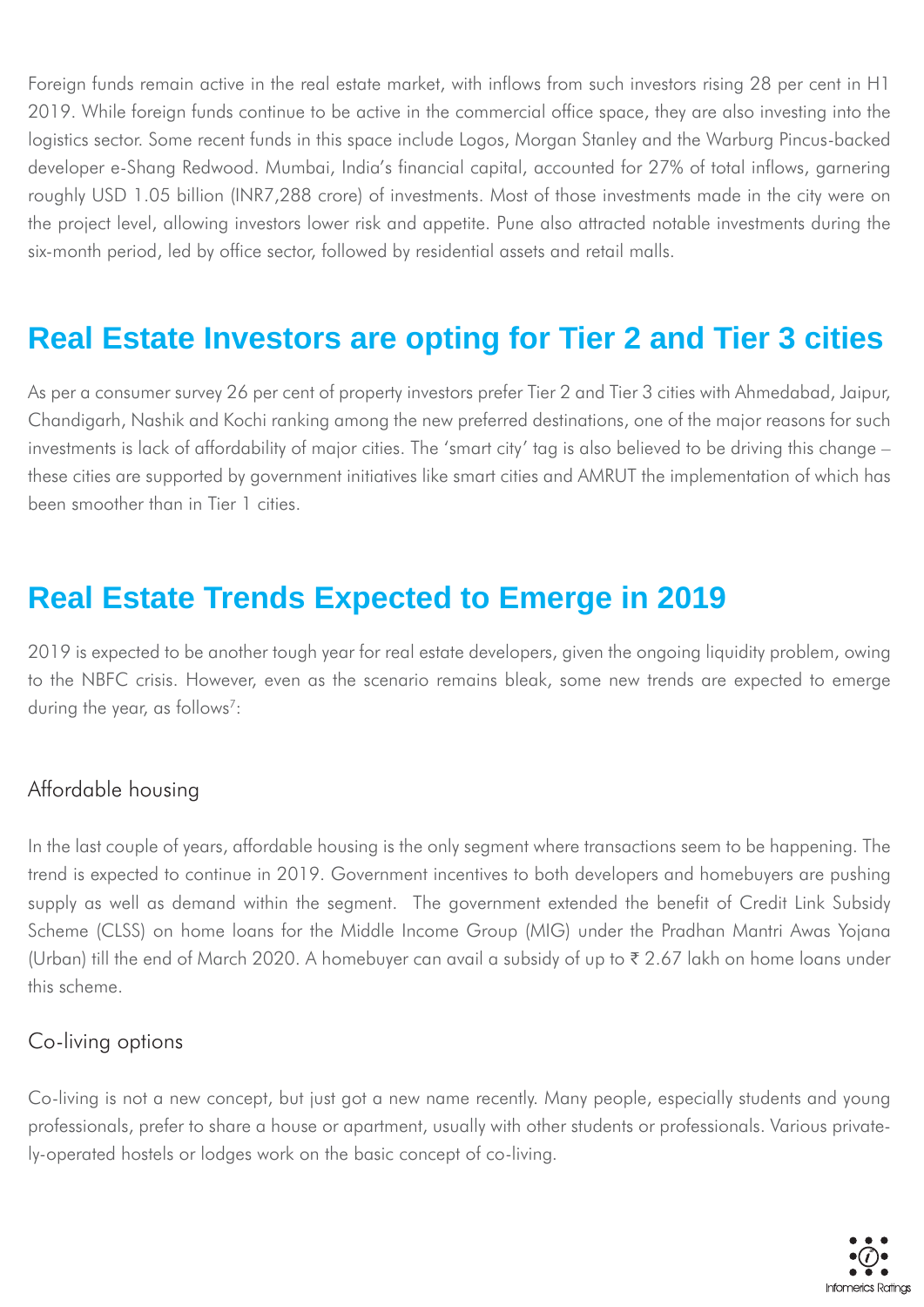While such co-living trends have been around for several years now, they are getting more organised now. While it is largely major cities like Bengaluru, Mumbai, Gurgaon and Pune that began promoting this concept, the demand for co-living spaces is also gradually percolating to tier II cities like Jaipur and Lucknow where both working millennials and students are increasingly opting for these spaces. Co-living is a fragmented industry with most players being startups having formed in the last 3-4 years. Nestaway, Oyo Living, ZiffyHomes, StayAbobe, SimplyGuest, Placio, YourOwnROOM, RentMyStay, CoHo, CoLive, Stanza Living, Quickr, and Zolo are the key players operating in this space.

### Co-working spaces

As far as commercial real estate is concerned, co-working spaces are expected to strengthen their position in 2019. It was a new concept in India a decade ago, but not anymore. In the last few years, co-working spaces have witnessed a lot of traction and acceptability. While earlier only small businesses and individual professionals opted for it, now even larger companies are occupying co-working spaces. The share of co-working spaces in total office leasing increased to 10% in 2018 from 5% in 2017. With more supply likely to come in the near future, leasing is expected to intensify in 2019. In addition to strong demand from startups and small and medium enterprises (SMEs), large mainstream corporates are also actively looking at these new-age office spaces.



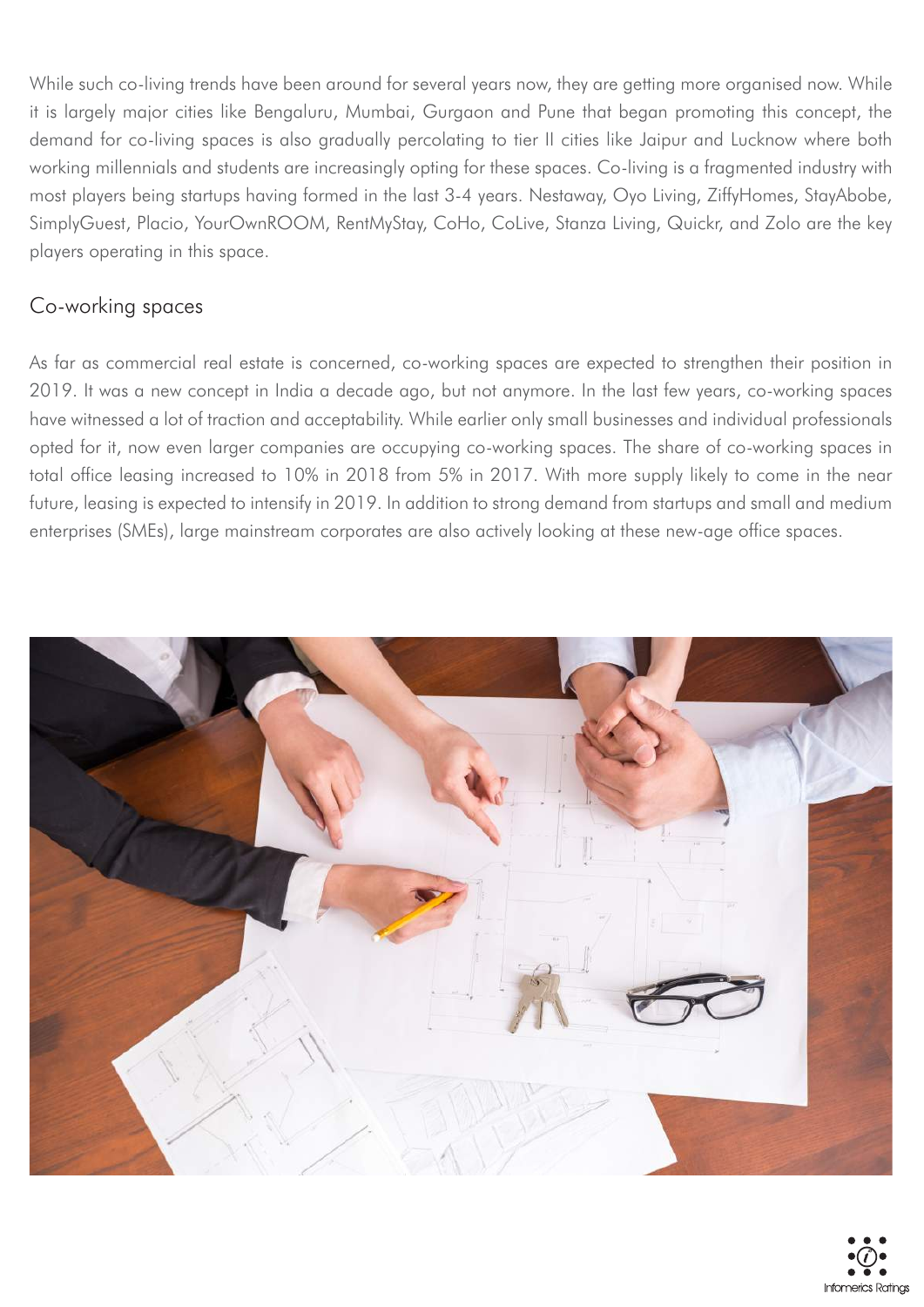# **INDUSTRY RISK**

Indian developers face stress as the credit market dries up; borrowing rates for most developers have increased substantially in more than a decade. After the shocking default by the IL&FS Group, many mortgage lenders are struggling to roll over debt amid downgrades in their credit ratings. Shadow banks that lent heavily to developers in recent years are among the worst hit, as the recovery in housing sales remains tepid. The cash crunch has raised questions around solvency of real-estate companies and threatens to push 70 per cent of such companies out of business in next two years. Challenges to paying debt obligations amid a slump in apartment sales might force developers to sell assets. Whereas, there are pre-sanctioned limits on various projects, but disbursal is not happening as per the committed amount. Decision-making at lenders is also taking long time. Issues regarding actual implementation of Real Estate and Regulation Act (RERA) by various states also pose challenges. The central law RERA provided the basic framework of consumer protection in real estate transactions: raising disclosure requirements of builders, bridging existing information asymmetry between buyers and builders, and ring-fencing the money paid upfront by buyers. About 22 odd states and six union territories have notified the law. But some states have diluted the rules and some have been lethargic in its implementation. Regulation will be on a weak foundation when there is non-transparency in the market for urban land and housing. There is also a fundamental problem in financing these projects that needs to be fixed. Real estate projects are long term, but short term finance is raised to fund them and when the roll-over of funds gets interrupted, projects get stymied. Fixing the problem calls for strengthening the bond markets.



#### **FOOTNOTES**

- 1. http://www.knightfrank.co.in/blog/2017/09/11/india-among-top-10-price-appreciating-housing-markets-knight-frank-global-house-price-index-q2-2017
- 2. India Brand Equity Foundation (IBEF) report on Real Estate (March 2019).
- 3. India Brand Equity Foundation (IBEF) report on Real Estate (March 2019).
- 4. Union Budget Speech 2019-20.
- 5. https://www.investindia.gov.in/sector/construction
- 6. https://www.ibef.org/download/real-estate-mar-2019.pdf

7. 'New real estate trends expected to emerge in 2019'(3 January 2019) Livemint https://www.livemint.com/Money/TArIbPohy7pnqyZxkNLRWL/New-re-

al-estate-trends-expected-to-emerge-in-2019.html